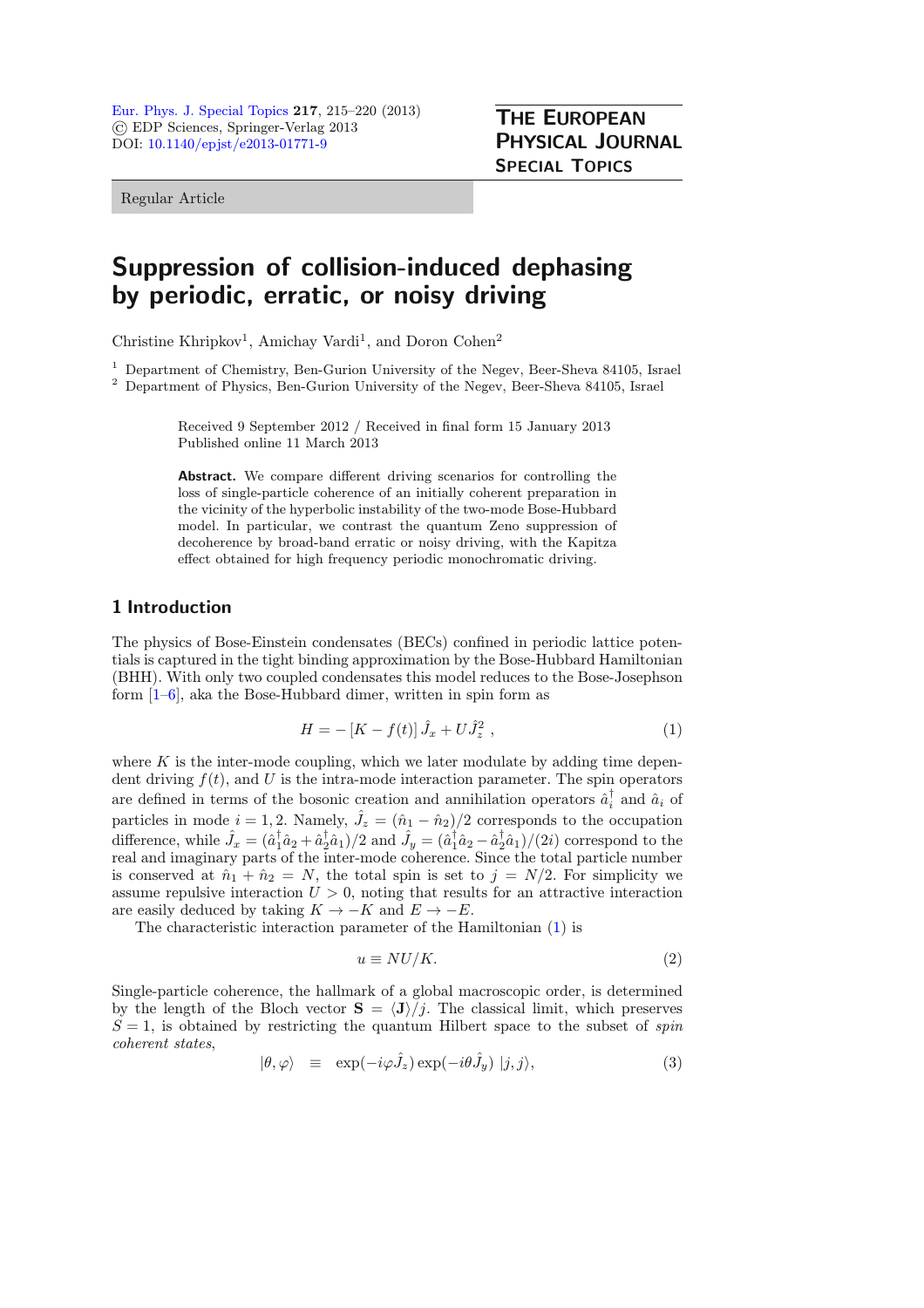

<span id="page-1-0"></span>Fig. 1. (a) Phase space structure of the BHH for  $u = 2.5$ . Lines depict equal energy contours. A separatrix with an isolated hyperbolic point at  $S_{\pi} = |\pi/2, \pi\rangle$  separates the "islands" and<br>"sea" regions. The Wigner distribution for the S, coherent state is shown in (b) and for a "sea" regions. The Wigner distribution for the  $S_\pi$  coherent state is shown in (b), and for a squeezed state in (c).

where  $n = \cos \theta$  is the relative population imbalance, and  $\varphi$  is the relative phase between the two condensates. To the extent that an initial spin coherent state evolves only to other coherent states, the dynamics can be described by the mean-field equa-tions, where the spin operators in Eq. [\(1\)](#page-0-0) are replaced by c-numbers with  $\mathcal{O}(1/N)$ accuracy.

The equal energy contours of the classical dimer Hamiltonian in the Josephson interaction regime  $1 < u < N^2$  are illustrated in Fig. [1.](#page-1-0) As seen, the spherical phase space consists of three distinct regions of motion: Two nonlinear "islands" are separated from a "sea region" by a separatrix. The sea trajectories correspond to Rabi-Josephson oscillations of the population [\[1,](#page-5-0)[7](#page-5-2)[,8](#page-5-3)], whereas the island trajectories correspond to self-trapped motion [\[2](#page-5-4)[,9](#page-5-5),[10\]](#page-5-6).

Linearization of the dimer BHH around the *elliptic* fixed-point  $S_0 = (1, 0, 0)$ . corresponding to the spin coherent state  $|\pi/2, 0\rangle$ , gives the Josephson frequency  $\omega_J = K\sqrt{u+1}$  of small oscillations around the ground state. By contrast, linearization around the *hyperbolic* fixed-point  $S_{\pi} = (-1, 0, 0)$ , corresponding to the spin coherent state  $|\pi/2, \pi\rangle$ , gives the squeezing rate [\[11](#page-5-7)],

<span id="page-1-1"></span>
$$
w_J = K\sqrt{u-1}.\tag{4}
$$

Note that in the Josephson regime  $u > 1$  implies the appearance of the separatrix and hence the hyperbolic behavior of  $S_{\pi}$ . We also assume that  $u \ll N^2$ , so that the "sea region" and the hyperbolic structure are well resolved.

The phase space Wigner distribution of an initial coherent preparation  $|\pi/2, \pi\rangle$ is approximately a minimal Gaussian centered at  $S_{\pi}$ , with uncertainty radius  $r_0 = \sqrt{2/N}$  (Fig. [1b](#page-1-0)). Due to the hyperbolic dynamics in the absence of driving, this Gaussian undergoes expansion and contraction with factors  $e^{\pm w_J t}$ , respectively, along two principal axes Fig.  $1(c)$  $1(c)$  [\[11\]](#page-5-7). The angle between the principal axes is twice the value of  $\Theta = \tan^{-1}(w_J/K)$ .

Due to the growth of variance along the expanding axis of the squeezed Gaussian state, the one-particle coherence  $S$  decreases. Using a simple phase space picture, a good approximation for the loss of coherence is given by [\[23](#page-5-8)],

$$
S(t) = \exp\left\{-\frac{1}{2}\left(\langle r^2 \rangle - r_0^2\right)\right\} = \exp\left\{-r_0^2 \cot^2(2\Theta)\sinh^2(w_Jt)\right\}, \quad (5)
$$

where  $\langle r^2 \rangle$  is the angular spreading of the squeezed Gaussian. One implication of this squeezing process is the hyperbolic growth of deviations from mean-field theory [\[5](#page-5-9),[6,](#page-5-1) [17\]](#page-5-10). Equation [\(5\)](#page-1-1) establishes a short-time one-to-one connection between the fluctuations ratio along the principal axes,  $e^{2w_J t}$ , and the resulting one-particle coherence S.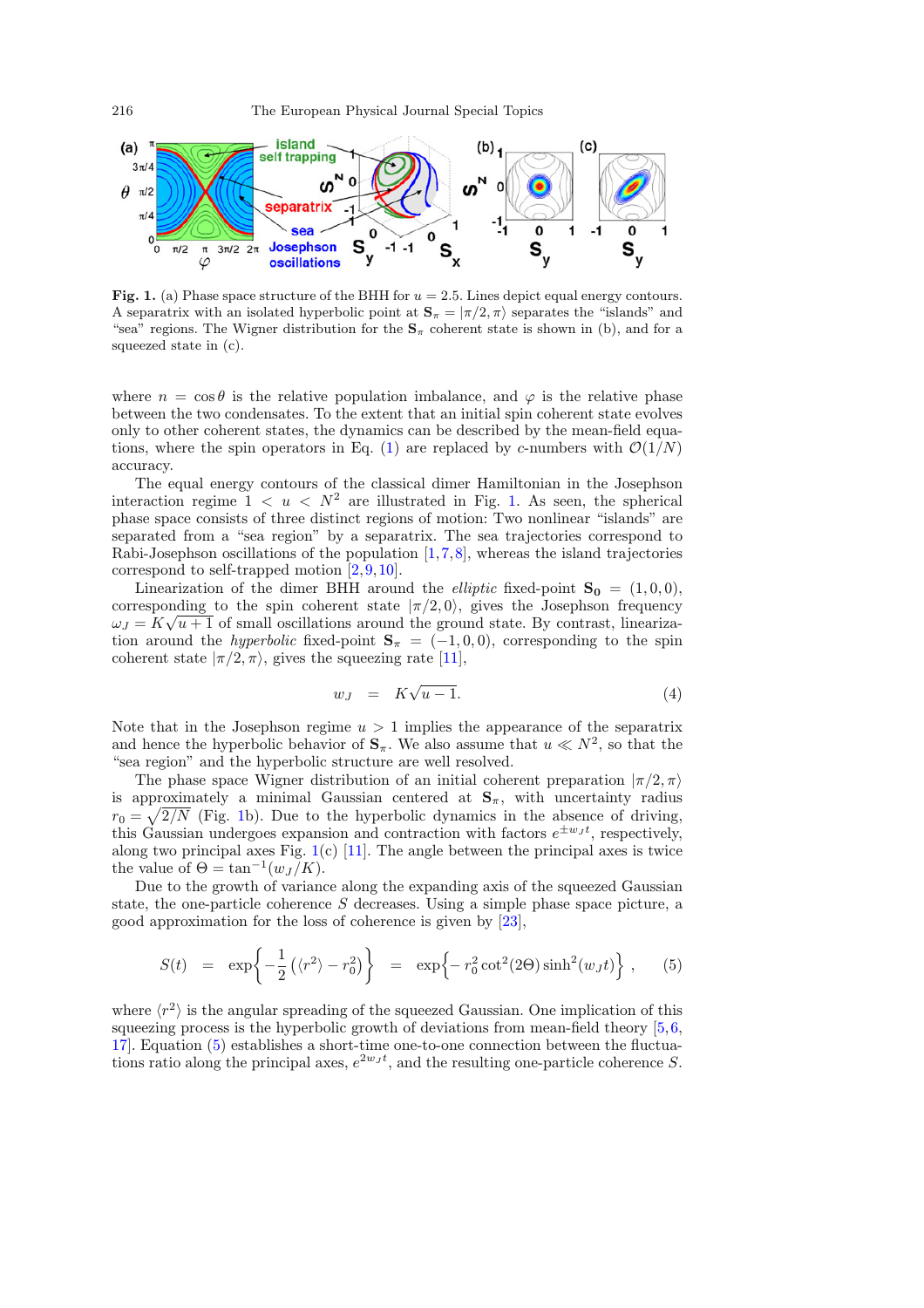Due to the finite phase space volume, the initial coherence loss due to the short time squeezing is then followed by a series of revivals and collapses due to the repeated folding and interference of the Wigner distribution  $[12-17]$  $[12-17]$ . Of course, at these later times the phase-space Wigner distributions are no longer squeezed Gaussians and S no longer reflects the degree of squeezing.

#### 2 Driving scenarios

In this work we compare three strategies for the stabilization of  $S_{\pi}$  coherent preparation by introducing a time-dependent driving  $f(t)$  as in Eq. [\(1\)](#page-0-0), i.e., by modulation of the two-mode coupling strength. The simplest driving scheme assumes a periodic monochromatic sinusoidal time dependence,

$$
f(t) = D\sin(\Omega t + \phi), \qquad \text{[harmonic driving]} \tag{6}
$$

with intensity D and frequency  $\Omega$ . Defining dimensionless frequency  $\Omega \equiv \Omega/\omega_J$ , and dimensionless driving strength  $q \equiv \sqrt{u}D/\Omega$ , fast and slow driving correspond to  $\tilde{\Omega} \gg 1$  and  $\tilde{\Omega} \ll 1$ , respectively, whereas  $q \gg \tilde{\Omega}$  and  $q \ll \tilde{\Omega}$  correspond to strong and weak driving.

Next we consider a broad-band erratic driving field  $f(t)$ , with zero average and a short correlation time. This can be viewed as a realization of a stochastic process, such that upon averaging

<span id="page-2-0"></span>
$$
\langle f(t)f(t')\rangle = 2D\delta(t - t'). \qquad \text{[erratic driving]} \tag{7}
$$

We stress that "erratic driving" still refers to *Hamiltonian* evolution with a deterministic, well controlled  $f(t)$ . An experimentalist can reproduce the same  $f(t)$  many times, and perform a quantum measurement of the outcome. Optionally, he can carry out experiments with different realizations of  $f(t)$ , and accumulate statistics.

Finally, we investigate the case of full-fledged quantum noise, induced by the coupling of the system to a "bath". In this case averaging is not at the courtesy of the experimentalist, but is an essential ingredient in the proper description of the reduced dynamics. Assuming that the quantum noise has the same correlation as postulated in Eq. [\(7\)](#page-2-0), the probability matrix will obey the master equation,

<span id="page-2-1"></span>
$$
\dot{\rho} = -i[H, \rho] - D[\hat{J}_x, [\hat{J}_x, \rho]] , \quad \text{[noisy driving]} \tag{8}
$$

where the bath degrees of freedom have been traced out. This is equivalent to averaging the Hamiltonian erratic driving dynamics over all possible realizations of  $f(t)$ .

# 3 Harmonic driving – Kapitza effect

In order to understand the effect of harmonic driving, we note that for small population imbalance  $n \ll N$  (i.e., when  $\theta \approx \pi/2$ ), we have  $J_r \approx (N/2) \cos \varphi$  and the BHH takes the form of a pendulum Hamiltonian,

$$
H = Un^2 - (1/4)NK\cos\varphi.
$$
 (9)

The stable  $S_0$  and the unstable  $S_\pi$  fixed points correspond to the "down" and "up" directions of the pendulum. Within this approximation, off-resonant high-frequency weak drive, corresponding to vertical driving of the pendulum axis, results in an effective potential  $V^{\text{eff}} = (1/4)q^2 K j \sin^2(\varphi)$  [\[18](#page-5-12)[–21](#page-5-13)]. Sufficiently strong driving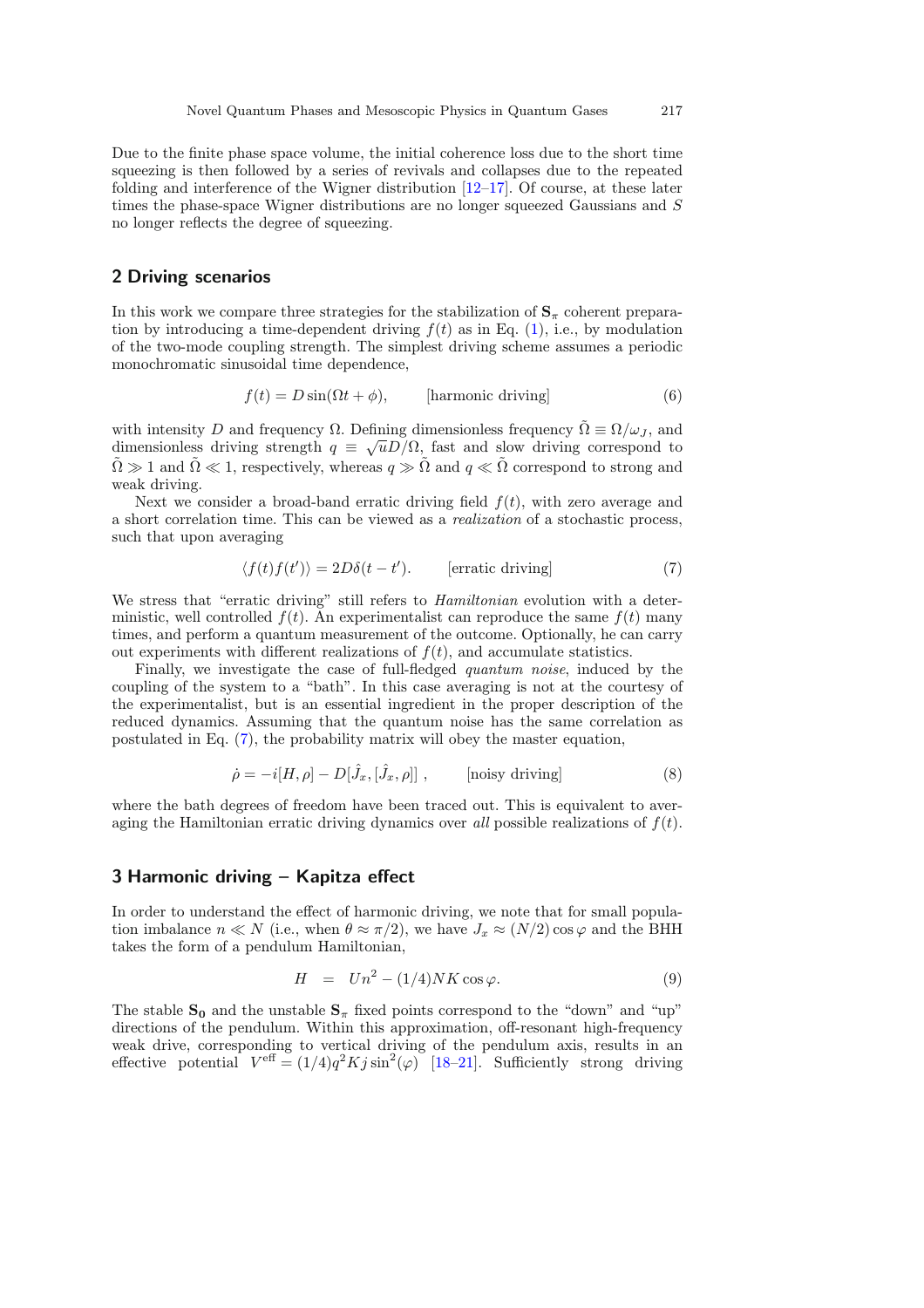

<span id="page-3-0"></span>**Fig. 2.** Quantum Kapitza dynamics: (a) classical trajectories without driving  $(q = 0)$ ; (b) corresponding Husimi distribution after drive-free BHH propagation for  $w_J t \approx 0.25$ , assuming  $S_{\pi}$  coherent preparation; (c) stroboscopic classical trajectories with high frequency harmonic driving  $(q = 3, \Omega = 30)$ ; (d) corresponding Husimi distribution after driven BHH propagation of the same preparation for the same time as in (b). Panel (e) shows the corresponding one-particle coherence dynamics with (solid red line) and without (dashed blue line) driving. Circles mark the time at which the Husimi distributions (b,d) are plotted. Parameters are  $u = 100$ ,  $N = 100$ .

 $(q^2 > 2)$  stabilizes the  $\varphi = \pi$  fixed-point, producing the Kapitza inverted pendulum effect.

This analysis was extended to the full spherical phase space and a general driving term [\[22](#page-5-14)]. Given that the Hamiltonian is of the form  $H + f(t)W$ , the effective potential is  $-[1/(4\Omega^2)]$  [W, [W, H]], which for  $W = \hat{J}_x$  contributes a term proportional to  $\sin^2 \theta \sin^2 \varphi$ , as well as additional terms that slightly renormalize the bare values of K and U. This effective potential leads to the stabilization of the  $S_{\pi}$  point, and correspondingly, to the suppression of collisional dephasing, as shown in Fig. [2.](#page-3-0)

## 4 Erratic driving – Squeezing axis randomization

Figure [3](#page-4-0) shows the dynamics of the single-particle coherence under the influence of erratic driving. In contrast to the drive-free dynamics [\(5\)](#page-1-1), the orientation of the wavepacket relative to the principal squeezing axes is not constant: The erratic driving randomizes this orientation on time scale  $t_D = 1/(2D)$ , resulting in angular diffusion [\[23\]](#page-5-8). The squeezing rate is no longer constant, thus Eq. [\(5\)](#page-1-1) should be replaced by the general expression

$$
S(t) = \exp\{-r_0^2 \sinh^2(\Lambda)\},\tag{10}
$$

<span id="page-3-1"></span>with a squeezing parameter  $\Lambda$  that accumulates in a stochastic fashion. The accumulated squeezing parameter  $\Lambda$  in a given realization of  $f(t)$  is a sum of uncorrelated variables, and therefore, according to the central limit theorem, its many-realization distribution is normal, with some mean value  $\mu$  and dispersion  $\sigma$ . It follows from Eq.  $(10)$  that the corresponding distribution of S is log-wide, with typical value (median) that might be very different from the mean:

<span id="page-3-3"></span>
$$
S_{\text{median}} = \exp\Big{-r_0^2 \sinh^2(\mu)\Big},\tag{11}
$$

$$
S_{\text{mean}} \approx \exp\left\{-\frac{r_0^2}{2}\left[e^{2\sigma^2}\cosh(2\mu) - 1\right]\right\}.
$$
 (12)

## <span id="page-3-2"></span>5 Noisy driving – Quantum Zeno effect

Since quantum noise may be viewed as an average over all realizations of erratic driving, the expected decay in this case should follow Eq. [\(12\)](#page-3-2). We would like to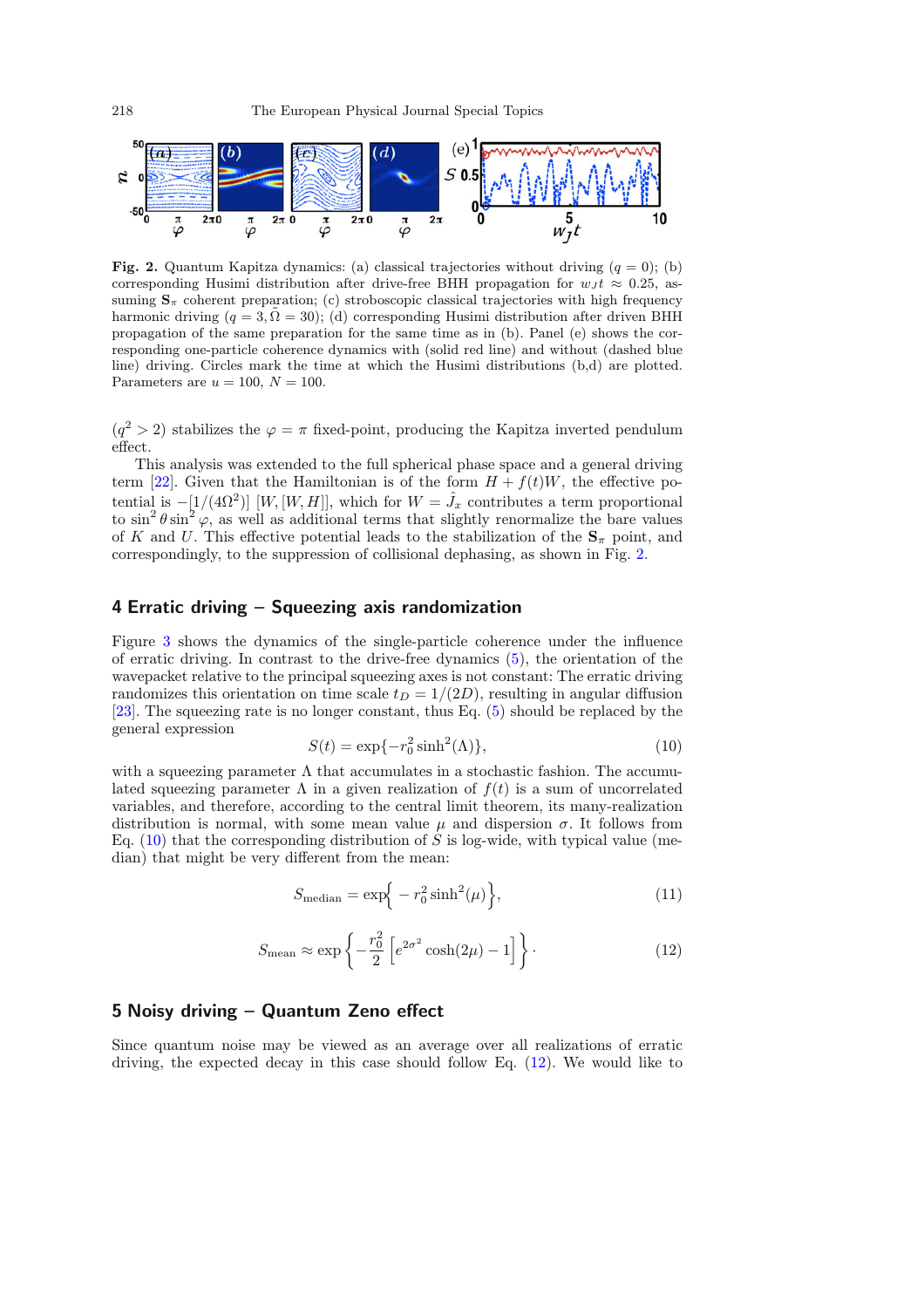

<span id="page-4-0"></span>Fig. 3. The single-particle coherence S is plotted as a function of time, for  $N = 50$  particles and  $u = 2$ . On the left: the dashed/yellow line is the drive-free decay. Single realizations of erratic driving whose intensity is  $D = 37.5 w_J$  are illustrated by gray lines. The red lines mark the 25%, the 50% (median), and the 75% percentiles over 2000 realizations. The dashdotted/blue line is the average as obtained from the master equation Eq. [\(8\)](#page-2-1). The symbols are based on Eq. [11](#page-3-3) (◦) and on Eq. [12](#page-3-2) ( $\triangle$ ). On the right: the theoretical predictions are tested for shorter times during which coherence is not yet lost. The parameters are  $N = 100$  and  $u = 2$ . The noise-free decay is marked by the dash-dotted/black line, while the dashed/blue is for  $D = 10w_J$ , and the solid/red is for  $D = 40w_J$ . The symbols are based on Eq. [5](#page-1-1) ( $\triangle$ ), Eq. [13](#page-4-1) ( $\times$ ), and Eq. [14](#page-4-2) ( $\circ$ ,  $\square$ ).

obtain a more practical version of this formula using a slightly different procedure that is inspired by the analysis of the Quantum Zeno effect [\[24](#page-5-15)[–28\]](#page-5-16). Previous analysis [\[11](#page-5-7)[,29](#page-5-17)] led to Fermi's Golden rule type expression for the decay of coherence:

<span id="page-4-1"></span>
$$
S = \exp[-r_0^2 4D_w t], \quad D_w = [\cot^2(2\Theta)]\frac{w_J^2}{8D},\tag{13}
$$

which is valid for  $t_D \ll (1/w_J)$  and restricted to short times such that  $D_w t \ll 1$ .

Our analysis here does not assume that  $D_w t \ll 1$ , but we still assume that  $D_w t \ll \log(N)$ , such that S is not far from unity and the folding of the wavepacket around the sphere can be ignored. During each squeezing interval  $t_D$  the angular variance grows as  $\langle r^2 \rangle_{t+t_D} = \langle r^2 \rangle_t [1 + 2 \cot^2(2\Theta) \sinh^2(w_J t_D)]$  before being reset by the noise. Approximating the sinh<sup>2</sup> by a quadratic function, we get after  $t/t_D$  steps an exponentially growing  $\langle r^2 \rangle_t$ , leading to

<span id="page-4-2"></span>
$$
S(t) = \exp\left\{-\frac{r_0^2}{2}[\exp(8D_w t) - 1]\right\}.
$$
 (14)

The accuracy of this expression is demonstrated in the right panel of Fig. [3.](#page-4-0)

# 6 Summary

We have studied the effect of driving on the hyperbolic instability of the Bose-Hubbard dimer. High frequency off-resonant harmonic driving results in the many-body equivalent of the Kapitza pendulum effect. On the other hand, erratic driving and quantum noise slow down the loss of single-particle coherence via a many-body quantum Zeno effect. However, for long times the decay of  $S$  departs from Fermi's Golden rule expectation. Namely, the interplay between angular diffusion and hyperbolic squeezing results in log-wide statistics for  $S$ , whose typical value differs from the algebraic mean.